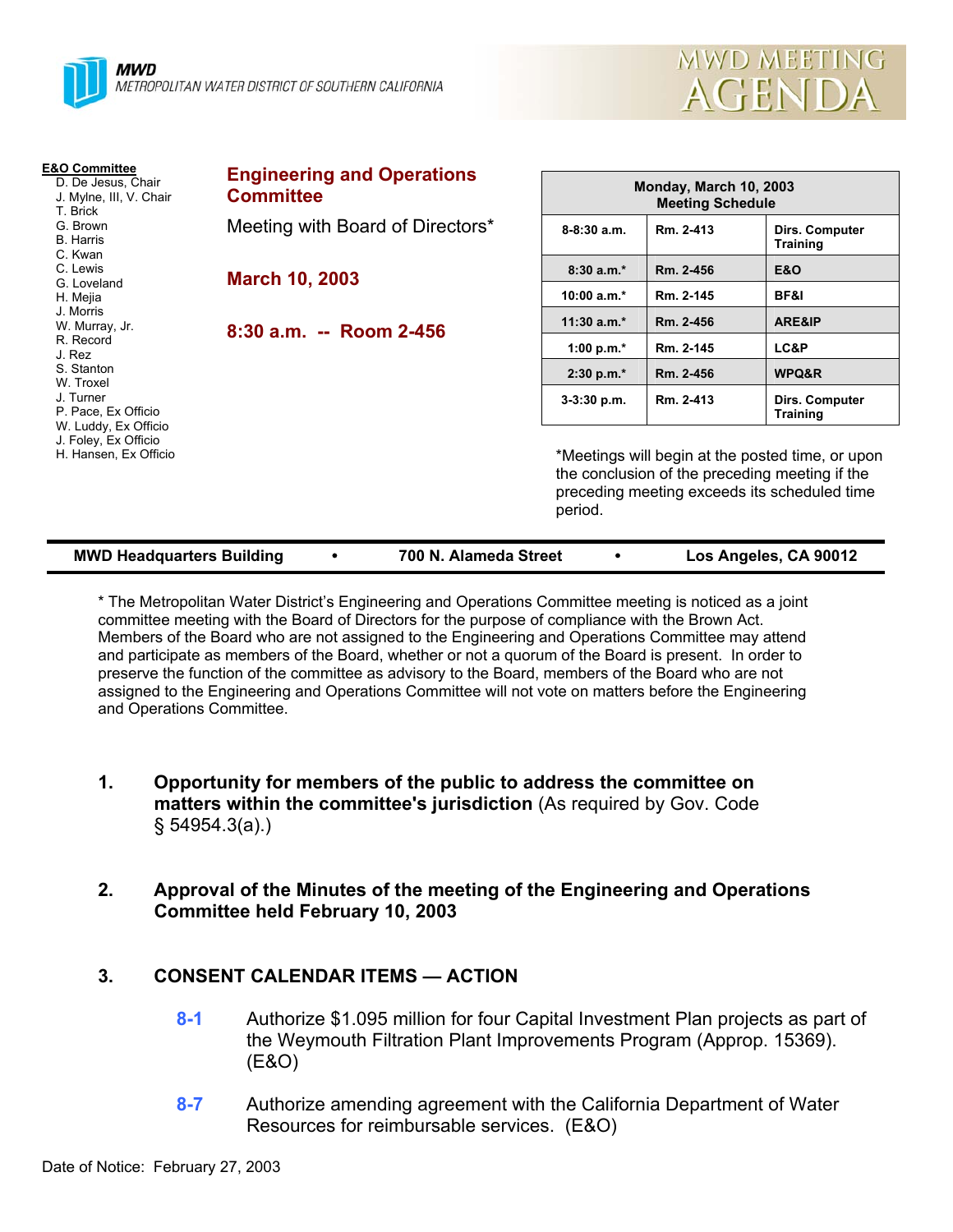## **4. OTHER BOARD ITEMS — ACTION**

- **9-3** Appropriate \$3.095 million in funds and award a \$2.65 million construction contract to AA-1 Services, Inc., for the Sepulveda Canyon Tanks exterior and interior recoating as part of the Distribution System Rehabilitation Program (Approp. 15377). (E&O)
- **9-4** Authorize entering into agreement with the San Diego County Water Authority for enhanced operations through surface storage in San Diego County. (E&O)

# **5. BOARD INFORMATION ITEMS**

**10-1** Status report for the Inland Feeder Program for activities through January 2003. (E&O) **[Any discussion of potential litigation to be heard in closed session. Conference with legal counsel—significant exposure to litigation (two matters); to be heard in closed session pursuant to Gov. Code § 54956.9(b)]**

### **6. COMMITTEE ITEMS**

- **a**. Status on efforts to secure a new FERC license for the Oroville Facilities
- b. Security and Vulnerability Assessment Update
- c. Lake Perris Update

### **7. MANAGEMENT REPORTS**

- a. Water System Operations Manager's report on system operations
- b. Corporate Resources Manager's report on engineering activities

### **8. FOLLOW-UP ITEMS**

None

### **9. FUTURE AGENDA ITEMS**